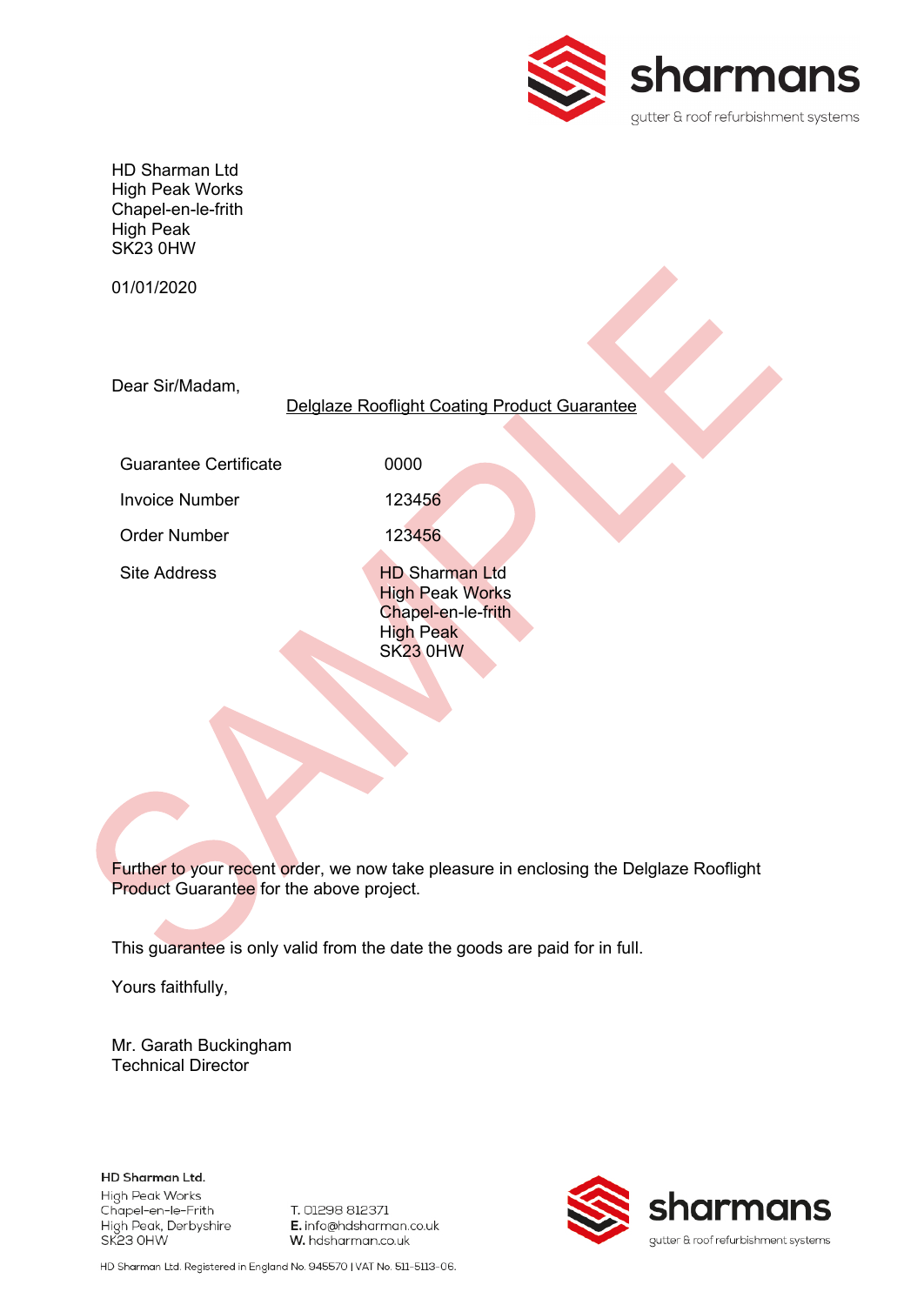# **Delglaze Rooflight Rooflight Repairs 10-year Guarantee**

Certificate number: 0000

hdsharman.co.uk

Project address: HD Sharman Ltd

High Peak Works Chapel-en-le-frith High Peak SK23 0HW



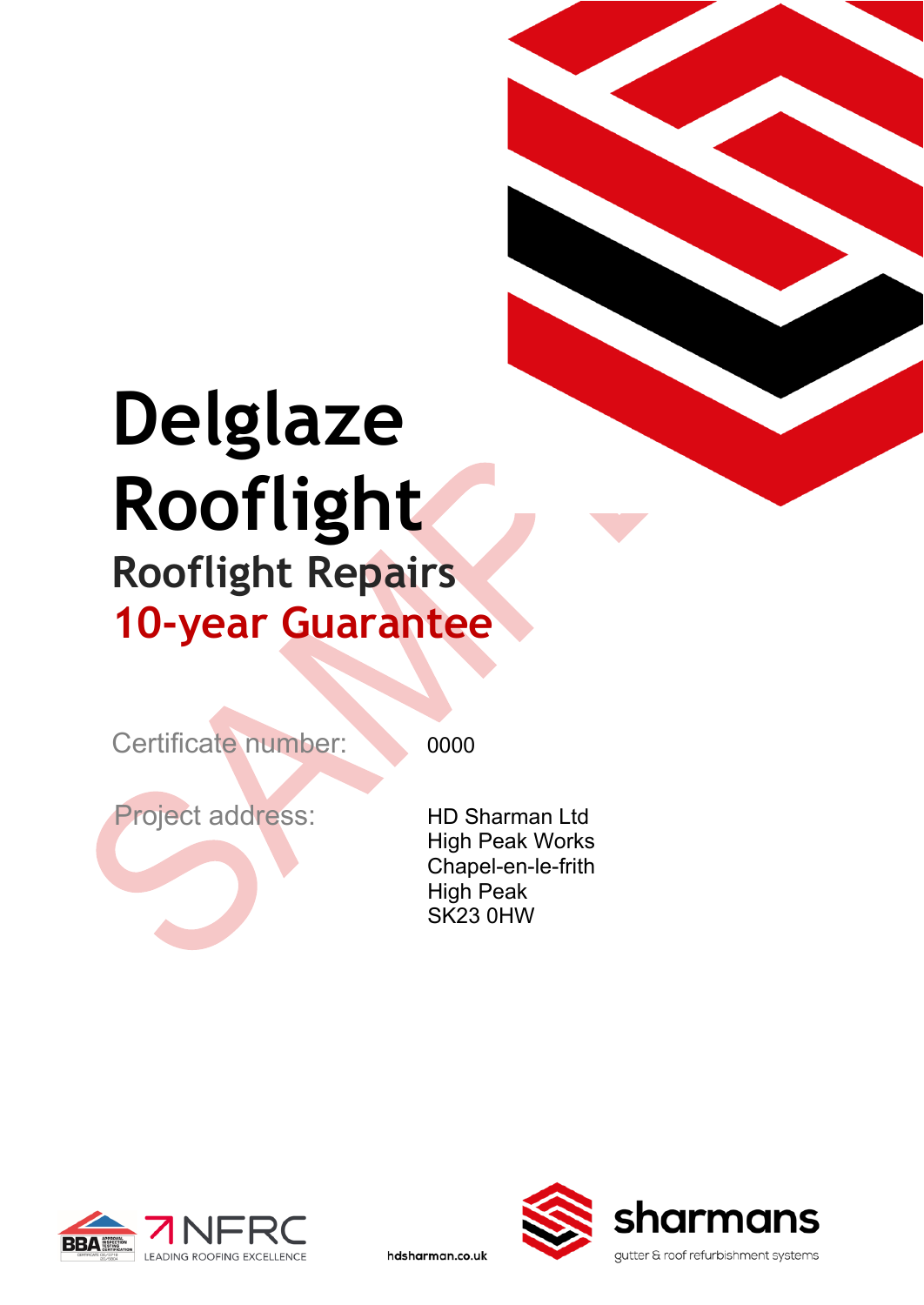## **Product Guarantee**

| <b>Beneficiary:</b>                                                                                                                           | <b>HD Sharman Ltd</b>                                                                                                                                                            |
|-----------------------------------------------------------------------------------------------------------------------------------------------|----------------------------------------------------------------------------------------------------------------------------------------------------------------------------------|
| The Trained Contractor and any other person who is<br>entitled to the benefit of this guarantee in<br>accordance with clause 6.2 of the Terms |                                                                                                                                                                                  |
| <b>Installation Address:</b>                                                                                                                  | <b>HD Sharman Ltd</b><br><b>High Peak Works</b><br>Chapel-en-le-frith<br><b>High Peak</b><br>SK23 0HW                                                                            |
| <b>Product:</b>                                                                                                                               | Delglaze Rooflight System                                                                                                                                                        |
| <b>Installation Completion</b><br>Date confirmed by you:                                                                                      | 01/01/2020                                                                                                                                                                       |
| <b>Guarantee Number:</b>                                                                                                                      | 0000                                                                                                                                                                             |
| <b>Guarantee Period:</b>                                                                                                                      | 10 years from the Installation Completion Date                                                                                                                                   |
| <b>Guarantee</b>                                                                                                                              | Subject to the Terms (as defined below), HD Sharman<br>Limited guarantees that, during the Guarantee Period, the<br>system will provide a protective coating to the roof sheets. |

This page and the terms and conditions set out overleaf and attached, where applicable (together, the **"Terms"**) are the terms and conditions of HD Sharman Limited's Guarantee for the Product.

Please read the Terms carefully. **Please note that the Guarantee will not be valid and you will not be able to make a claim**

**under it, unless you have complied with the Terms.**

| Signed for and on behalf of HD Sharman<br>Limited | By signing here: You confirm that you have<br>installed the system in accordance with the<br>relevant system specifications. |
|---------------------------------------------------|------------------------------------------------------------------------------------------------------------------------------|
| Garrow Buckinguam                                 |                                                                                                                              |
| <b>Garath Buckingham</b>                          |                                                                                                                              |